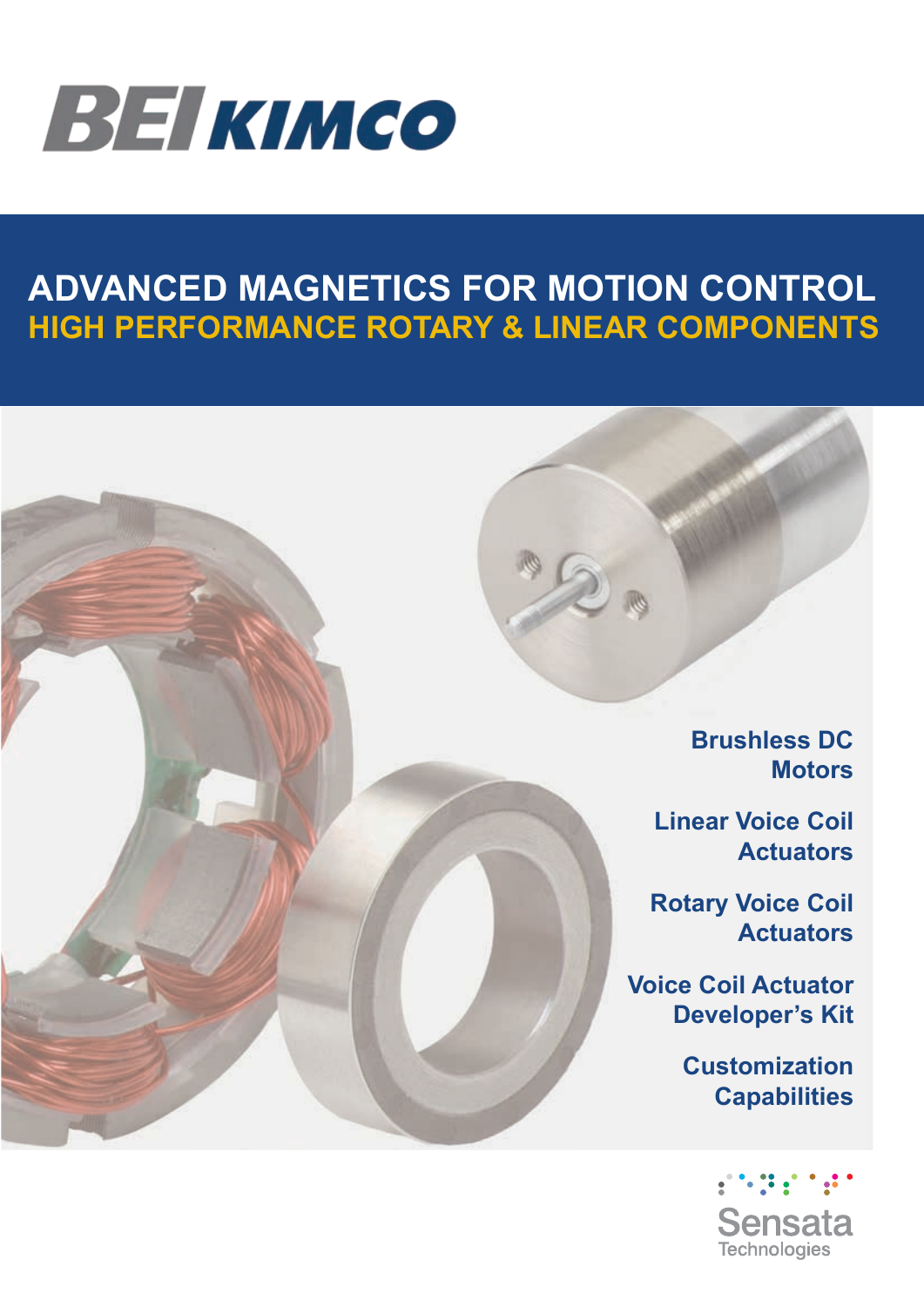# **EXPERT IN MAGNETICS**

#### **ABOUT** BEI KIMCO

- > Founded in 1974 as Kimco Magnetics
- > Highly personalized applications expertise
- > Field Sales **Representatives** worldwide

#### **QUALITY** PRODUCTS

- > Value-added product line
- > Cost-efficient products
- > ISO 9001: 2000 standards
- > AS9100 C

#### EXTENSIVE **CAPABILITIES**

- > Custom design
- > Integrated solutions
- > Patented technologies
- > High Pressure High **Temperature**
- > Vacuum compatible

#### CUSTOMER BENEFITS

- > Complete model shop for rapid prototyping
- > Finite Element Analysis (FEA) and Computer Aided Design (CAD)
- > Engineering testing
- > Life testing facilities
- > Application engineering support

#### APPLICATIONS

## INDUSTRIAL

- > Semiconductor Equipment
- > Optics
- > Lens Grinding
- > Downhole Drilling (MWD/LWD)
- > Test Equipment
- > Robotics
- > Haptic Feedback

## MILITARY

- > Stabilization
- > Scanners
- > Targeting Systems
- > Gimbal Control
- > ROV Propulsion
- > UAV Thrusters
- > Pumps > Ultrasound

> Centrifuges

Elastography

> Laboratory Equipment > Respirators/Ventilators > Oxygen Concentrators > Blood Diagnostics

MEDICAL

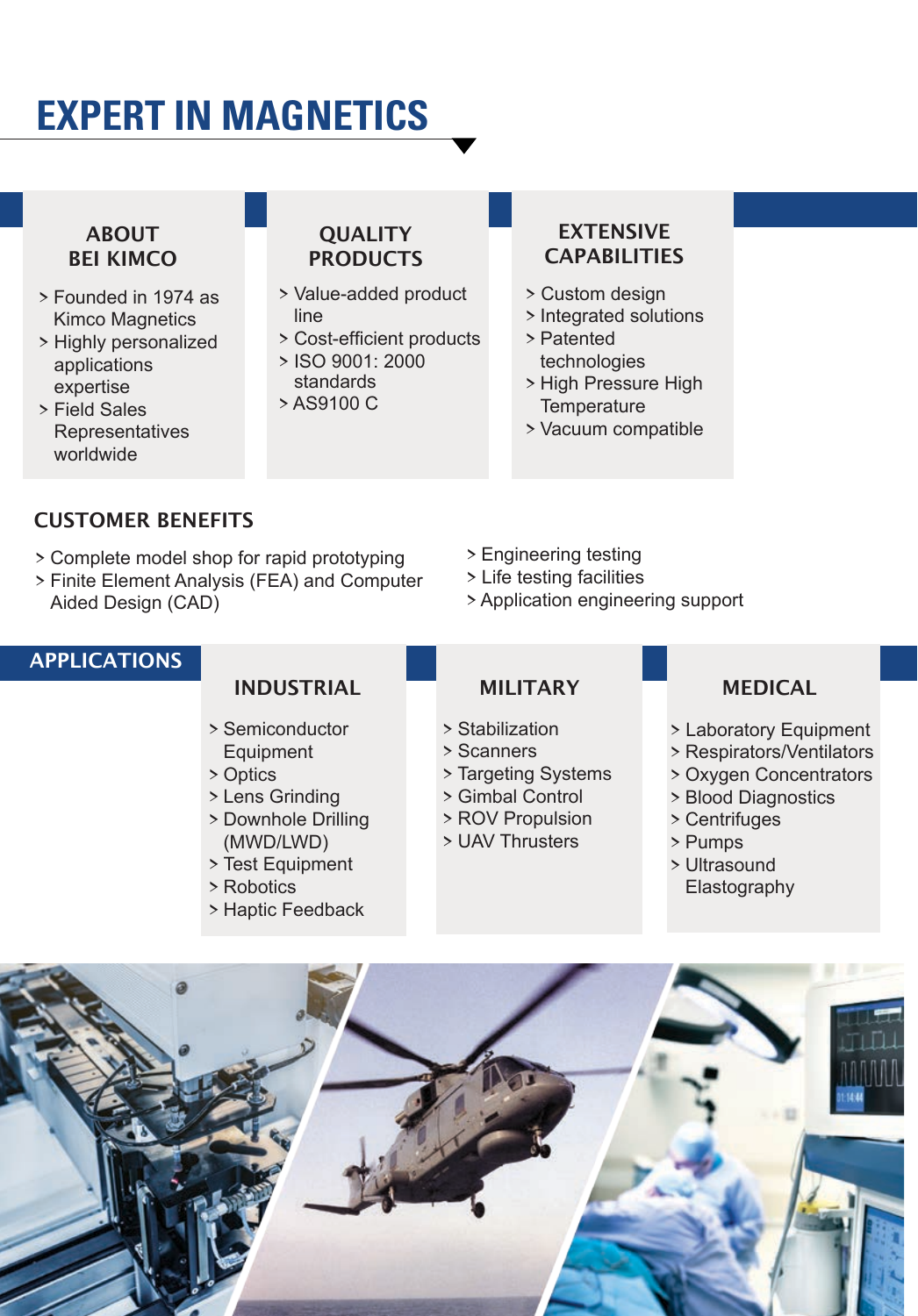## **PRODUCT OVERVIEW**

### **VOICE COIL ACTUATORS**

Voice Coil Actuators (VCA) are direct-drive, cog-free devices used for providing highly accurate linear or rotary motion. The BEI Kimco Voice Coil Actuator line includes linear and rotary motion designs, multi-axis and spherical configurations and a moving magnet design.

#### **Linear Actuators**

- *>* Stroke greater than 100 mm
- *>* Force greater than 2500 N
- *>* Wide ranges of sizes available
- *>* Magnetic spring and latching capabilities
- *>* High precision and frequency
- *>* Custom design on demand
- *>* Long life and low friction
- *>* Cylindrical and rectangular designs
- *>* Frameless, semi-housed, and housed cylindrical VCAs





| <b>Part Number</b> | <b>Peak Force</b> | <b>Continuous Stall Force</b> | <b>Total Stroke</b> | <b>Outside Diameter/Width</b> | Length at Mid-stroke |
|--------------------|-------------------|-------------------------------|---------------------|-------------------------------|----------------------|
|                    | Newtons (N)       | Newtons (N)                   | Millimeters (mm)    | Millimeters (mm)              | Millimeters (mm)     |
| LAH04-10-000A      | 1.89              | 1.11                          | 4                   | 10.16                         | 25.4                 |
| LA05-05-000A       | 0.7               | 0.31                          | 1.02                | 12.7                          | 12.7                 |
| LA05-30-001Z       | 37.8              | 15.1                          | 10                  | 12                            | 74                   |
| LA08-10-000A       | 6.67              | 1.96                          | 4.06                | 19.05                         | 24.51                |
| LA10-12-027A       | 13.34             | 4.94                          | 9.14                | 25.4                          | 28.58                |
| LA12-17-000A       | 44.48             | 15.57                         | 7.62                | 30.48                         | 43.18                |
| LAH13-18-000A-3E   | 15.57             | 5.07                          | 6.36                | 31.62                         | 45.72                |
| LA15-65-000A       | 66.72             | 18,9                          | 101.6               | 38.1                          | 165.1                |
| LAH16-23-000A-4E   | 89                | 17                            | 6.08                | 40                            | 58.42                |
| LA17-28-000A       | 71.17             | 28.47                         | 15.24               | 58.42                         | 66.04                |
| LA18-12-006Z       | 44.48             | 15.12                         | 6.1                 | 44.45                         | 28.4                 |
| LA19-40-000A       | 22.24             | 8.54                          | 45.72               | 47.63                         | 101.6                |
| LA24-20-000A       | 111.21            | 26.33                         | 16.51               | 60.33                         | 50.8                 |
| LA28-22-000A       | 266.89            | 87.74                         | 11.43               | 69.85                         | 55.88                |
| LAH28-53-000A-12E  | 266.89            | 60.1                          | 25                  | 70                            | 132.7                |
| LA43-67-000A       | 1378.9            | 282.91                        | 31.75               | 107.95                        | 169.93               |
| LA50-65-001Z       | 1000.8            | 472.84                        | 25.4                | 127                           | 163.32               |
| LA100-93-001A-50I  | 2447              | 1443                          | 50.8                | 254                           | 236.2                |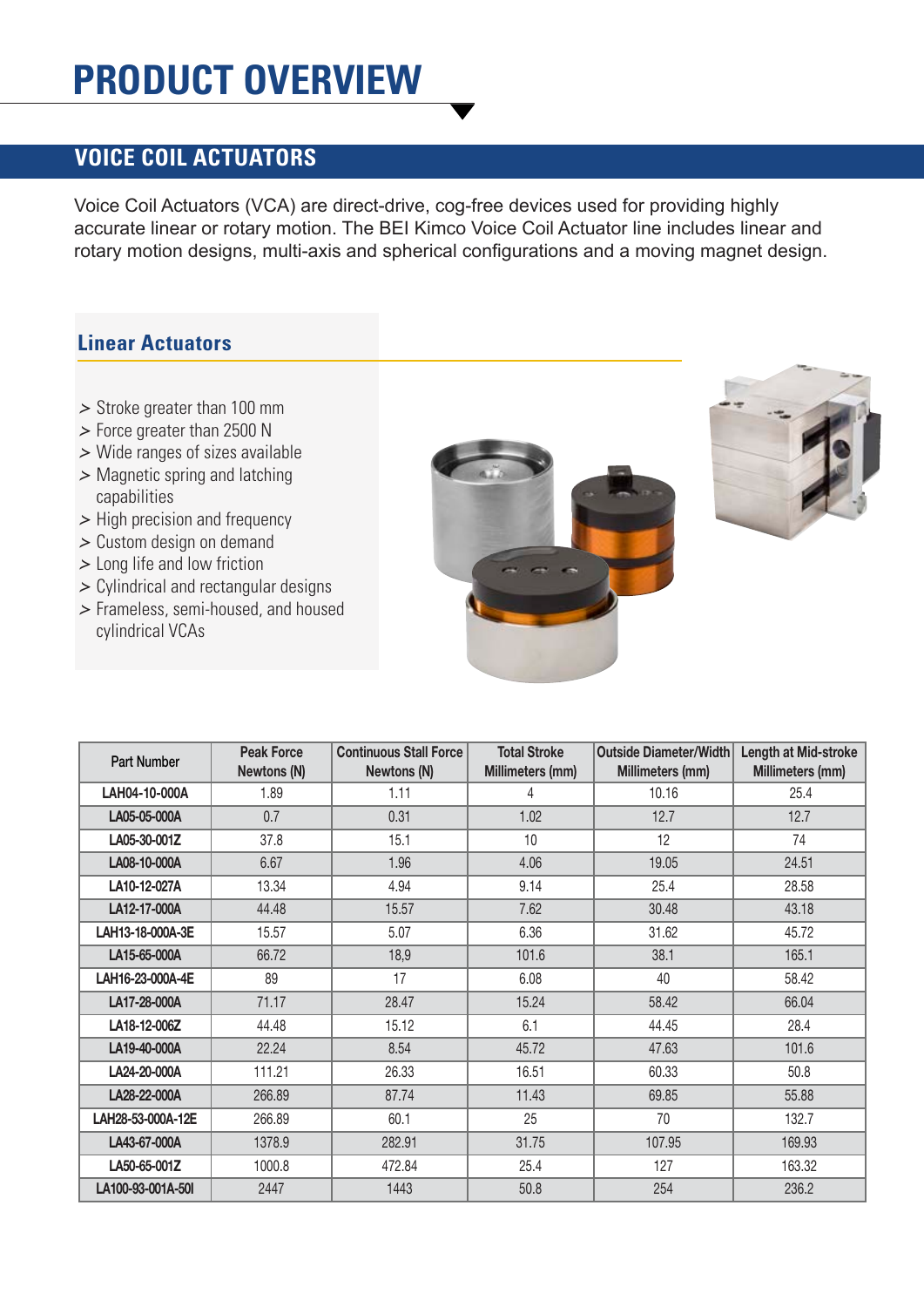### **Linear Actuators with Feedback Sensor**

- *>* Stroke greater than 32 mm
- *>* Force greater than 1500 N
- *>* Wide ranges of sizes available
- *>* Position sensor embedded
- (Resolution ≥10 µ)



| <b>Part Number</b>    | <b>Peak Force</b> | <b>Continuous Stall</b><br>Newtons (N)   Force Newtons (N)   Millimeters (mm) | <b>Total Stroke</b> | $(N/\text{watt})$ | Actuator Constant   Outside Diameter/Width   Length at Mid-stroke   Resolution<br>Millimeters (mm) | Millimeters (mm) | Microns $(\mu)$ |
|-----------------------|-------------------|-------------------------------------------------------------------------------|---------------------|-------------------|----------------------------------------------------------------------------------------------------|------------------|-----------------|
| LAS-13-18-000A-P01-3E | 15.57             | 5.07                                                                          | 6.36                | 2.36              | 31.62 / 1.245                                                                                      | 45.72            | 10              |
| LAS13-54-001Z         | 26.13             | 7.1                                                                           | 12.8                | 2.98              | 31.75 / 1.25                                                                                       | 137.16           | 20              |
| LAS16-23-000A-P01-4E  | 89                |                                                                               | 6.08                | 5.83              | 40 / 1.575                                                                                         | 58.42            | 10              |
| LAS28-53-000A-P01-12E | 266.9             | 60.1                                                                          | 25                  | 13.09             | 70/2.76                                                                                            | 132.7            | 40              |
| LAS43-88-000A-P01-10E | 1512.4            | 386.7                                                                         | 31.74               | 38.3              | 109.22 / 4.3                                                                                       | 223.52           | 50              |

## **Voice Coil Actuator Developer's Kit**

- *>* VCA with built-in feedback sensor
- *>* Programmable controller with motion control software
- *>* Complete control system
- *>* Direct-drive operation for highly accurate motion
- *>* Excellent resolution
- *>* Analog & digital inputs
- *>* Digital outputs with LEDs
- *>* Program examples

#### **Rotary Actuators**

- *>* Stroke greater than ± 60°
- *>* Torque greater than 20 Nm
- *>* Custom design available
- *>* Arc-segment and cylindrical designs
- *>* Various mechanical mounting options







| <b>Part Number</b> | Peak Torque (Nm) | <b>Continuous Stall</b><br>Torque (Nm) | <b>Total Excursion</b><br><b>Angle (Degrees)</b> | <b>Actuator Constant</b><br>$(Nm/\sqrt{watt})$ | Width (mm) | Height (mm) |
|--------------------|------------------|----------------------------------------|--------------------------------------------------|------------------------------------------------|------------|-------------|
| RA29-11-002A       | 0.226            | 0.093                                  | 32                                               | 0.031                                          | 27.43      | 45.21       |
| RA54-18-000A       | 1.85             | 0.798                                  | 7.5                                              | 0.209                                          | 45.72      | 60.96       |
| RA60-10-001A       | 0.8473           | 0.396                                  | 30                                               | 0.097                                          | 30.48      | 38.1        |
| RA68-12-001A       | 1.2              | 0.649                                  | 20                                               | 0.158                                          | 30.22      | 45.21       |
| RA68-19-000A       | 7.06             | 1.76                                   |                                                  | 0.376                                          | 46.48      | 55.88       |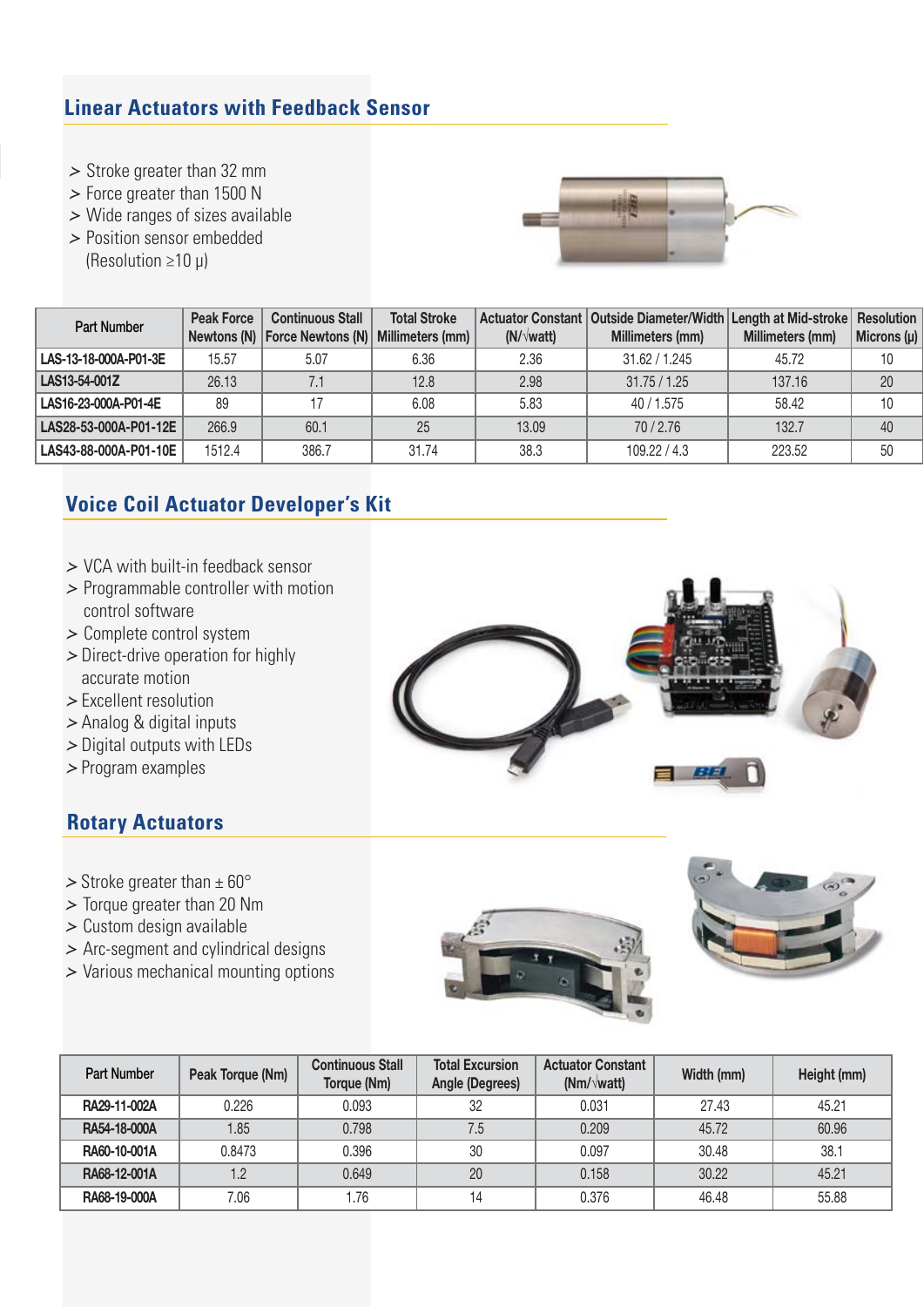## **BRUSHLESS DC MOTORS**

Housed fractional horsepower brushless DC motors have proven to be the most reliable and cost effective solutions for some of the most demanding applications. These motors are shipped ready to be integrated into customer applications easily and with minimal assembly time.

#### **Housed BLDC Motors**

- *>* Wide ranges of sizes
- *>* Torque greater than 7Nm
- *>* Speed up to 30000 RPM
- *>* Power up to 10000 W
- *>* High temperature up to 205 °C with hall commutation
- *>* High pressure up to 2050 bars
- *>* Custom design available



| Part Number          | <b>Peak Torque</b><br>Newton-Meters (N-m) | <b>Continuous Stall</b><br>Torque (Nm) | <b>Max Speed</b><br>(RPM) | <b>Diameter</b><br>Millimeters (mm) | <b>Axial Length</b><br>Millimeters (mm) | <b>Weight Grams</b><br>(g) |
|----------------------|-------------------------------------------|----------------------------------------|---------------------------|-------------------------------------|-----------------------------------------|----------------------------|
| DIH11-19-BDNA        | 0.056                                     | 0.025                                  | 18000                     | 27.94                               | 46.99                                   | 87.9                       |
| DII15-60-200A        | 0.11                                      | 0.06                                   | 28000                     | 31.8                                | 152.4                                   | 941.2                      |
| <b>DIH18-21-BBNA</b> | 0.021                                     | 0.007                                  | 14000                     | 45.72                               | 53.34                                   | 56.7                       |
| <b>DIH23-22-BDNA</b> | 0.56                                      | 0.21                                   | 14000                     | 57.15                               | 55.88                                   | 527.3                      |
| DIH23-25-001A        | 0.7                                       | 0.22                                   | 14000                     | 57.15                               | 62.50                                   | 510.3                      |
| <b>DIH30-25-BBNA</b> | 1.06                                      | 0.33                                   | 8000                      | 76.20                               | 63.50                                   | 952.5                      |
| DIN34-20-CDYA        | 0.85                                      | 0.35                                   | 18000                     | 86.11                               | 50.80                                   | 861.8                      |
| DIN34-32-CDYA        | 2.47                                      | 0.95                                   | 18000                     | 86.11                               | 81.28                                   | 1871.1                     |
| DIH40-33-DDYA        | 2.47                                      | 1.23                                   | 12000                     | 101.60                              | 83.82                                   | 2438.1                     |

#### **Frameless BLDC Motors**

A frameless BLDC motor design, also known as a rotor/stator part set, allows for the motor to become fully integrated within the customer assembly resulting in the highest torque density available.



| <b>Part Number</b>  | <b>Peack Torque</b><br>Newton-<br>Meters (N-m) | <b>Continuous</b><br><b>Stall Torque</b><br>(Nm) | <b>Max Speed</b><br>(RPM) | <b>Diameter</b><br><b>Millimeters</b><br>(mm) | <b>Axial Length</b><br><b>Millimeters</b><br>(mm) | Weight<br><b>Grams</b><br>(g) |
|---------------------|------------------------------------------------|--------------------------------------------------|---------------------------|-----------------------------------------------|---------------------------------------------------|-------------------------------|
| DIP10-11-002A       | 0.056                                          | 0.024                                            | 50000                     | 25.4                                          | 25.65                                             | 62.4                          |
| DIP13-12-004A       | 0.17                                           | 0.52                                             | 10000                     | 28.4                                          | 29.7                                              | 70.9                          |
| DIP16-08-008A       | 0.14                                           | 0.1                                              | 9550                      | 40.1                                          | 20.3                                              | 68                            |
| DIP16-16-008A       | 0.14                                           | 0.10                                             | 7200                      | 40.13                                         | 40.64                                             | 160.2                         |
| DIP18-22-001A       | 0.211                                          | 0.127                                            | 1000                      | 40.13                                         | 47.75                                             | 283.5                         |
| <b>DIP20-06-HPZ</b> | 0.099                                          | 0.030                                            | 14000                     | 50.80                                         | 20.32                                             | 59.5                          |
| DIP24-11-001A       | 0.847                                          | 0.325                                            | 22700                     | 60.35                                         | 28.44                                             | 263.6                         |
| DIP27-18-004A       | 0.706                                          | 0.296                                            | 12000                     | 67.43                                         | 44.45                                             | 462                           |
| DIP30-007-001A      | 2.4                                            | 1.2                                              | 30400                     | 75.8                                          | 38.20                                             | 212.6                         |
| DIP32-23-003A       | 2.82                                           | 1.02                                             | 6000                      | 80.97                                         | 58.42                                             | 708.7                         |
| DIP37-12-024Z       | 1.136                                          | 0.355                                            | 8000                      | 92.08                                         | 28.96                                             | 1134                          |
| DIP38-18-001A       | 3.5                                            | 2.68                                             | 650                       | 94.74                                         | 48.51                                             | 1134                          |
| DIP50-16-001A       | 8.47                                           | 4.23                                             | 500                       | 127                                           | 40.64                                             | 2012.8                        |
| DIP50-24-001A       | 6.75                                           | 7.94                                             | 450                       | 127                                           | 60.96                                             | 2976.7                        |
| DIP67-08-001A       | 0.211                                          | 0.035                                            | 5000                      | 168.14                                        | 20.82                                             | 396.9                         |

**\***The product list is not exhaustive.